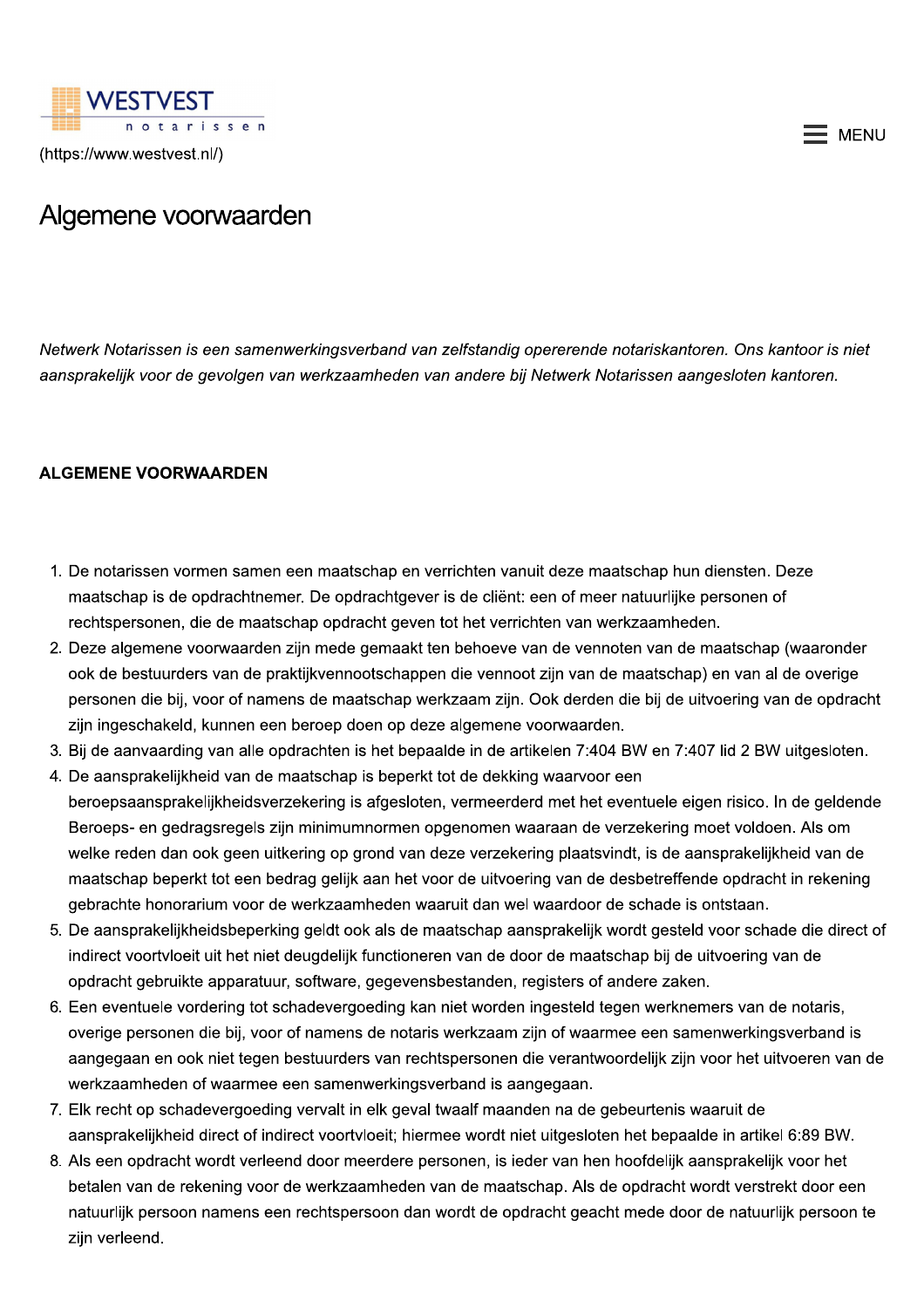- 9. Bij het inschakelen van derden neemt de maatschap steeds de nodige zorgvuldigheid in acht. De maatschap is niet aansprakelijk voor tekortkomingen van ingeschakelde derden. De maatschap wordt geacht door de cliënt gemachtigd te zijn om eventuele aansprakelijkheidsbeperkingen van derden namens de cliënt te aanvaarden.
- 10. De maatschap licht de cliënt tijdig en duidelijk voor over de financiële consequenties van haar inschakeling. Het honorarium wordt vastgesteld op basis van de aan de opdracht bestede uren vermenigvuldigd met het door de maatschap gehanteerde uurtarief, tenzij anders is overeengekomen. Als de maatschap werkzaamheden verricht naar aanleiding van een koopovereenkomst, wordt het honorarium bij partijen in rekening gebracht zoals dat in de koopovereenkomst door partijen is afgesproken. Als hierover niets is afgesproken, dan brengt de maatschap het honorarium in rekening bij koper.

De maatschap deelt tijdig aan de cliënt mee wanneer meer kosten in rekening zullen worden gebracht dan afgesproken.

De maatschap mag de kosten van zijn werkzaamheden niet brengen ten laste van een andere opdracht, een ander deel van de opdracht of een ander dan de cliënt.

- 11. Een opdracht geldt als aanvaard:
- als de opdracht door de opdrachtnemer is bevestigd aan de cliënt; dan wel

- als de cliënt een namens de maatschap op verzoek van de cliënt gemaakte ontwerpakte dan wel een uitgebracht persoonlijk advies in ontvangst neemt; dan wel

- als de maatschap een koopovereenkomst ontvangt waarin is bepaald dat de notaris die tot de maatschap behoort de akte van levering zal verlijden, en alle werkzaamheden ter zake start.

12. Rekeningen moeten binnen veertien dagen na factuurdatum betaald worden, tenzij anders is overeengekomen of anders door de maatschap op of bij de rekening is vermeld. Bij overschrijding van deze termijn is de cliënt in verzuim. De cliënt is dan een vertragingsrente (gelijk aan de wettelijke rente) en incassokosten verschuldigd. De incassokosten worden berekend aan de hand van het Besluit vergoeding voor buitengerechtelijke incassokosten.

Als de cliënt een rechtspersoon is of een natuurlijk persoon die handelt in de uitoefening van zijn/haar beroep of bedrijf, dan wordt in afwijking van het hiervoor vermelde besluit als incassokosten 15% van de openstaande vordering gerekend, met een minimum van € 250,00.

13. Op de dienstverlening van de maatschap is de Wet ter voorkoming van witwassen en financieren van terrorisme van toepassing. In dat kader is de maatschap onder meer verplicht:

- in verband met de dienstverlening aan de cliënt een 'cliëntenonderzoek' uit te voeren, welk onderzoek onder meer het vaststellen en verifiëren van de identiteit omvat; en

- zonder medeweten van de bij de opdracht betrokken partijen melding bij de Financial Intelligence Unit-Nederland (FIU-Nederland) te doen als zich een ongebruikelijke situatie of transactie voordoet.

- 14. Een vordering op de maatschap vanwege de uitbetaling van geld op grond van de rechtshandeling die in een akte is opgenomen, kan niet worden gecedeerd of verpand. De maatschap betaalt op grond van de notariële beroeps- en gedragsregels alleen geld uit aan degene die als partij optreedt bij de akte en/of aanspraak kan maken op de uitbetaling op grond van de rechtshandeling die in de akte is opgenomen, behalve als uit deze regels anders voortvloeit.
- 15. De maatschap houdt zich aan alle bestaande beroeps- en gedragsregels. Een uitleg van deze regels is te vinden in de door de KNB in overleg met de Consumentenbond en Vereniging Eigen Huis opgestelde